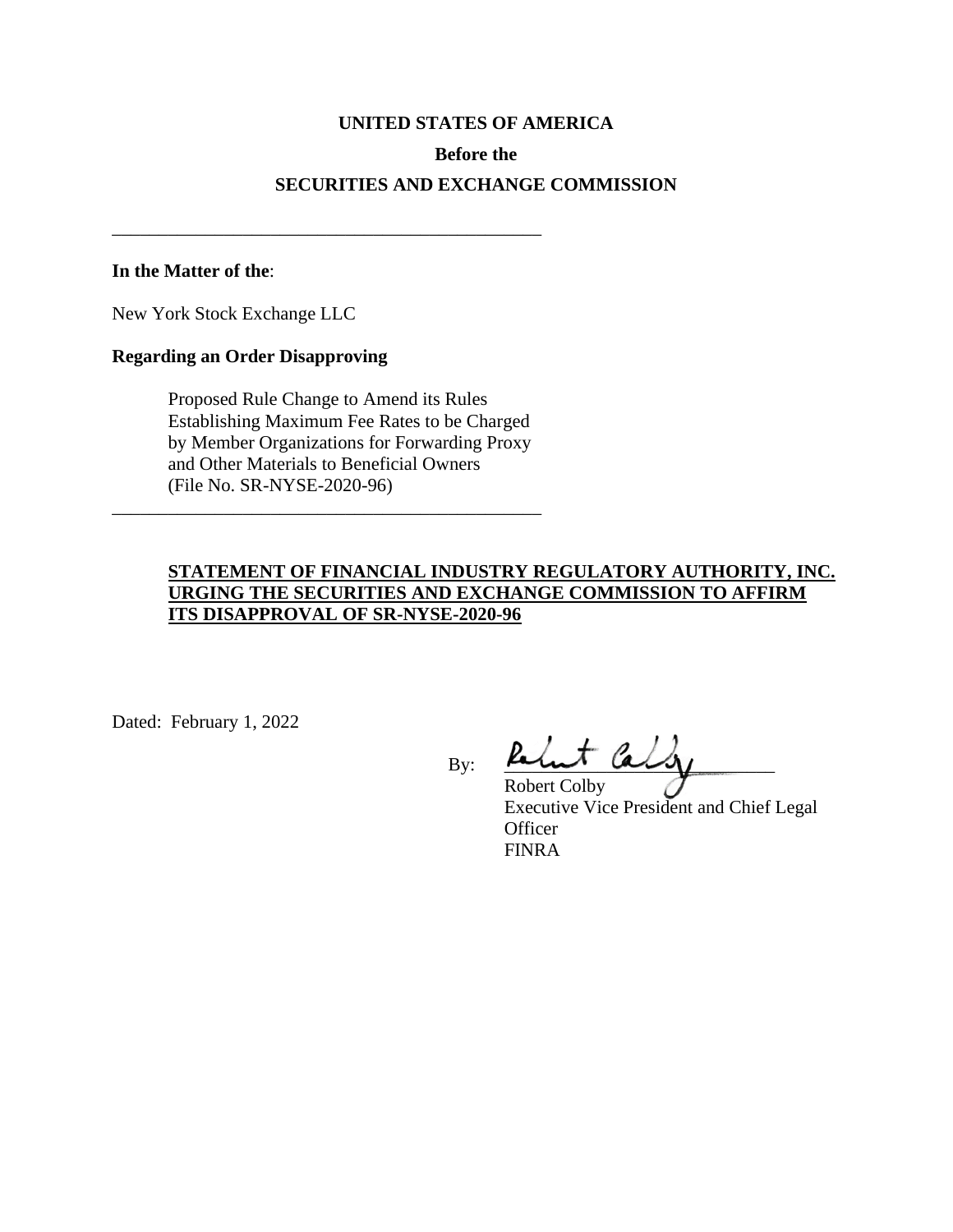# **TABLE OF CONTENTS**

| $\mathbf{I}$                  |                 |  |  |  |
|-------------------------------|-----------------|--|--|--|
|                               | a.              |  |  |  |
|                               | $\mathbf{b}$ .  |  |  |  |
|                               | $\mathcal{C}$ . |  |  |  |
|                               | $d_{\cdot}$     |  |  |  |
| II.                           |                 |  |  |  |
| III.                          |                 |  |  |  |
| <b>CERTIFICATE OF SERVICE</b> |                 |  |  |  |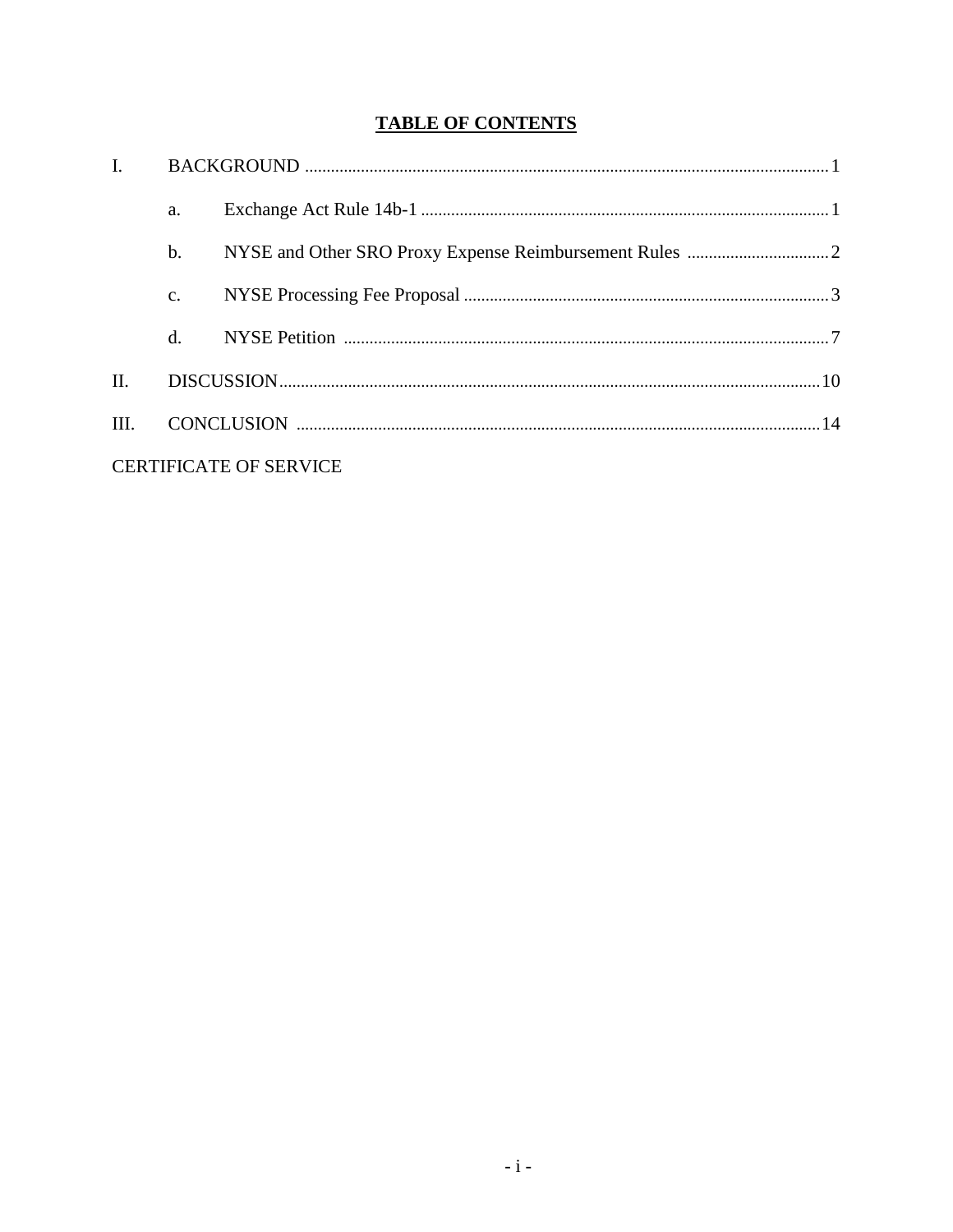# **TABLE OF AUTHORITIES**

# **Federal Statutes, Regulations, and Rules**

| <b>Federal Register Releases</b>                                                                                            |
|-----------------------------------------------------------------------------------------------------------------------------|
| Securities Exchange Act Release No. 47392 (February 21, 2003),<br>68 FR 9730 (February 28, 2003) (Notice of Filing and      |
| Securities Exchange Act Release No. 71272 (January 9, 2014),<br>79 FR 2741 (January 15, 2014) (Notice of Filing and         |
| Securities Exchange Act Release No. 62495 (July 14, 2010), 75 FR 42982,                                                     |
| Securities Exchange Act Release No. 90677 (December 15, 2020),<br>85 FR 83119 (December 21, 2020) (Notice of Filing of File |
| Securities Exchange Act Release No. 91025 (February 1, 2021),                                                               |
| Securities Exchange Act Release No. 91359 (March 18, 2021),                                                                 |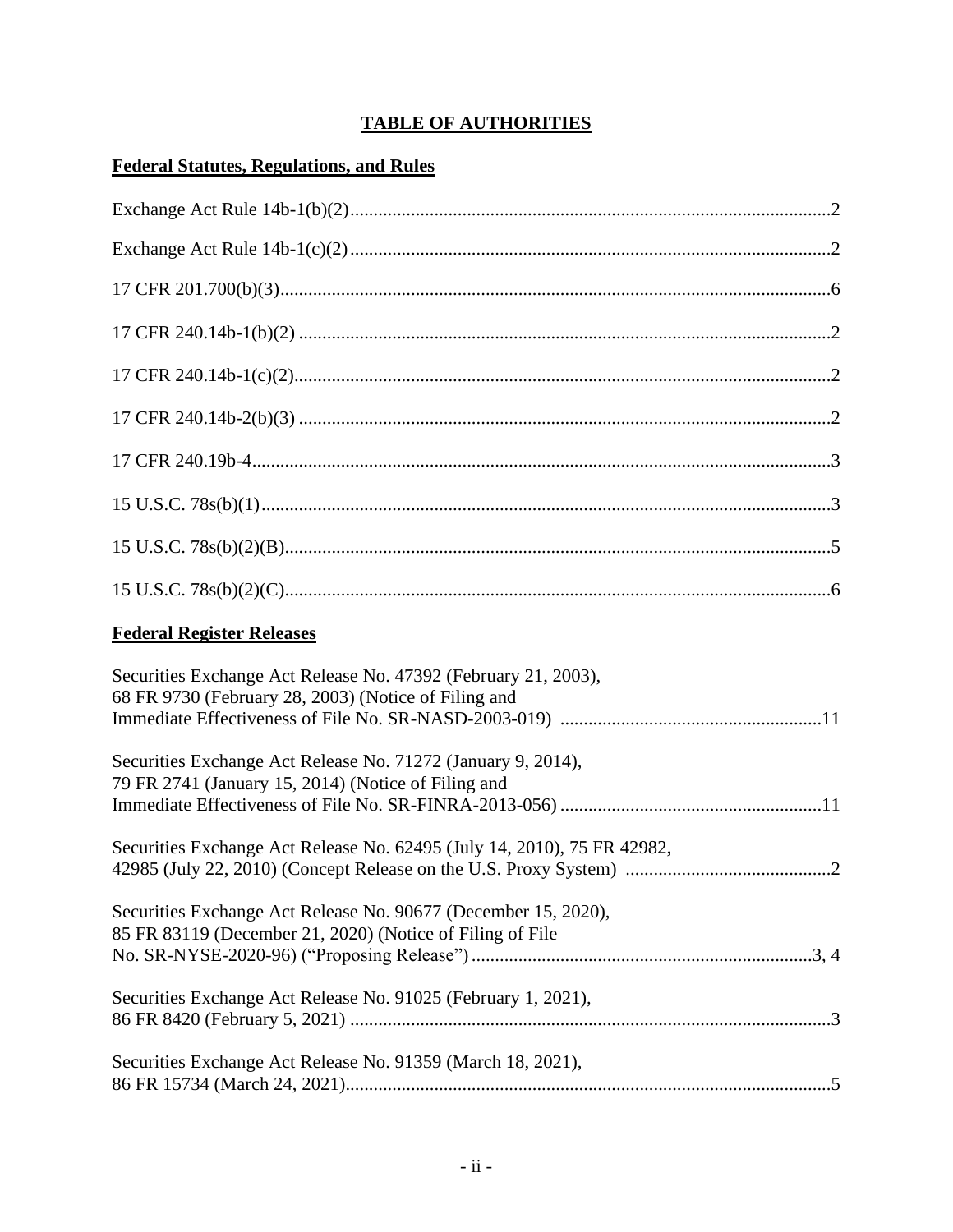| Securities Exchange Act Release No. 92154 (June 11, 2021),                                                                                                                                     |
|------------------------------------------------------------------------------------------------------------------------------------------------------------------------------------------------|
| Securities Exchange Act Release No. 92700 (August 18, 2021),                                                                                                                                   |
| Securities Exchange Act Release No. 92700 (August 18, 2021),                                                                                                                                   |
| Securities Exchange Act Release No. 93769 (December 14, 2021),<br>86 FR 71936 (December 20, 2021) (Notice of Filing and                                                                        |
| Securities Exchange Act Release No. 93934 (January 7, 2022),                                                                                                                                   |
| <b>Other Authorities</b>                                                                                                                                                                       |
| FINRA Rule 2251 (Processing and Forwarding of Proxy and Other                                                                                                                                  |
| Letter from Susan Olson, General Counsel, Investment Company<br>Institute (ICI), to Brent J. Fields, Secretary, SEC, dated October 31, 2018 13                                                 |
| Letter from Marcia Asquith, Executive Vice President, Board & External<br>Relations, FINRA, to J. Matthew DeLesDernier, Assistant Secretary,                                                   |
| Letter from Marcia Asquith, Executive Vice President, Board & External<br>Relations, FINRA, to Vanessa Countryman, Secretary,                                                                  |
|                                                                                                                                                                                                |
|                                                                                                                                                                                                |
| NYSE Rule 465 (Processing and Transmission of Interim Reports and Other Material) 2, 4                                                                                                         |
| Petition for Review of Order Disapproving The New York Stock Exchange<br>LLC's Proposed Rule Change to Amend Its Rules Establishing<br>Maximum Fee Rates to be Charged by Member Organizations |
| Regulatory Notice 22-02 (FINRA Amends Rule 2251 Regarding<br>Reimbursement Rates for Processing and Forwarding Proxy                                                                           |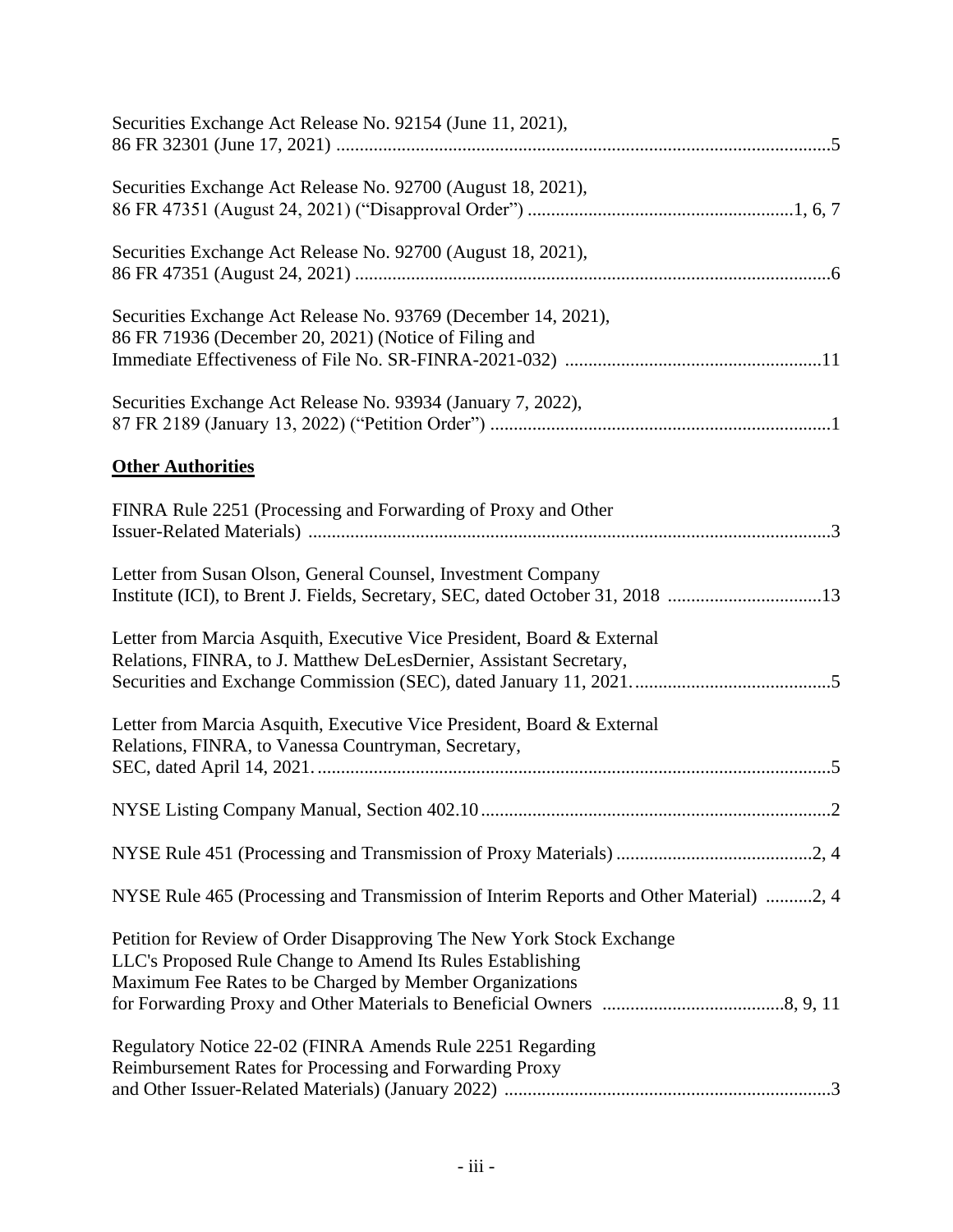The Nasdaq Stock Market, General Regulation 9, Section 6. ........................................................3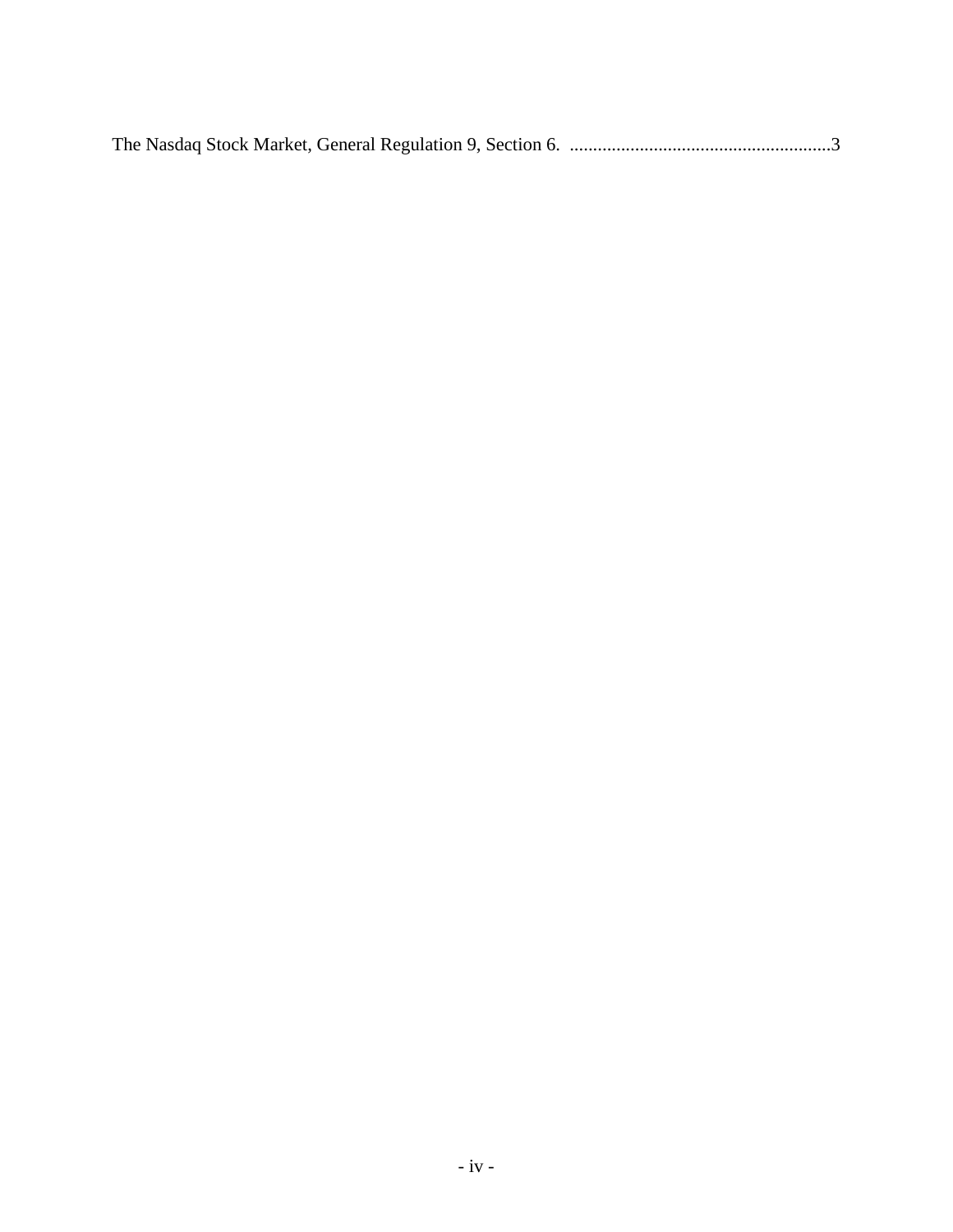## **FINRA'S STATEMENT URGING THE SECURITIES AND EXCHANGE COMMISSION TO AFFIRM ITS DISAPPROVAL OF SR-NYSE-2020-96**

The Financial Industry Regulatory Authority, Inc. ("FINRA") respectfully submits this statement in connection with the Commission's order granting the petition ("Petition") to review the disapproval, pursuant to delegated authority, of the New York Stock Exchange LLC's ("NYSE") proposed rule change (File No. SR-NYSE-2020-96) ("Proposal") to amend its rules establishing maximum fee rates to be charged by member organizations for forwarding proxy and other materials to beneficial owners.<sup>1</sup> The Petition Order states in part that any party to the action or other person may file a written statement in support of or in opposition to the Disapproval Order on or before February 3, 2022.

As discussed below, FINRA believes that the Disapproval Order was correct and consistent with standards under the Securities Exchange Act of 1934 ("Exchange Act") and Commission rules for approving or disapproving proposed rule changes filed by a self-regulatory organization. FINRA urges the Commission to affirm the Disapproval Order.

#### **I. Background**

## a. Exchange Act Rule 14b-1

Exchange Act Rule 14b-1, among other things, requires a registered broker-dealer, upon receipt of a proxy, other proxy soliciting material, information statement, or annual report to securities holders from the issuer or other soliciting person, to forward such materials to its customers who are beneficial owners of the issuer's securities no later than five business days

<sup>&</sup>lt;sup>1</sup> See Securities Exchange Act Release No. 93934 (January 7, 2022), 87 FR 2189 (January 13, 2022) ("Petition Order"); see also Securities Exchange Act Release No. 92700 (August 18, 2021), 86 FR 47351 (August 24, 2021) ("Disapproval Order").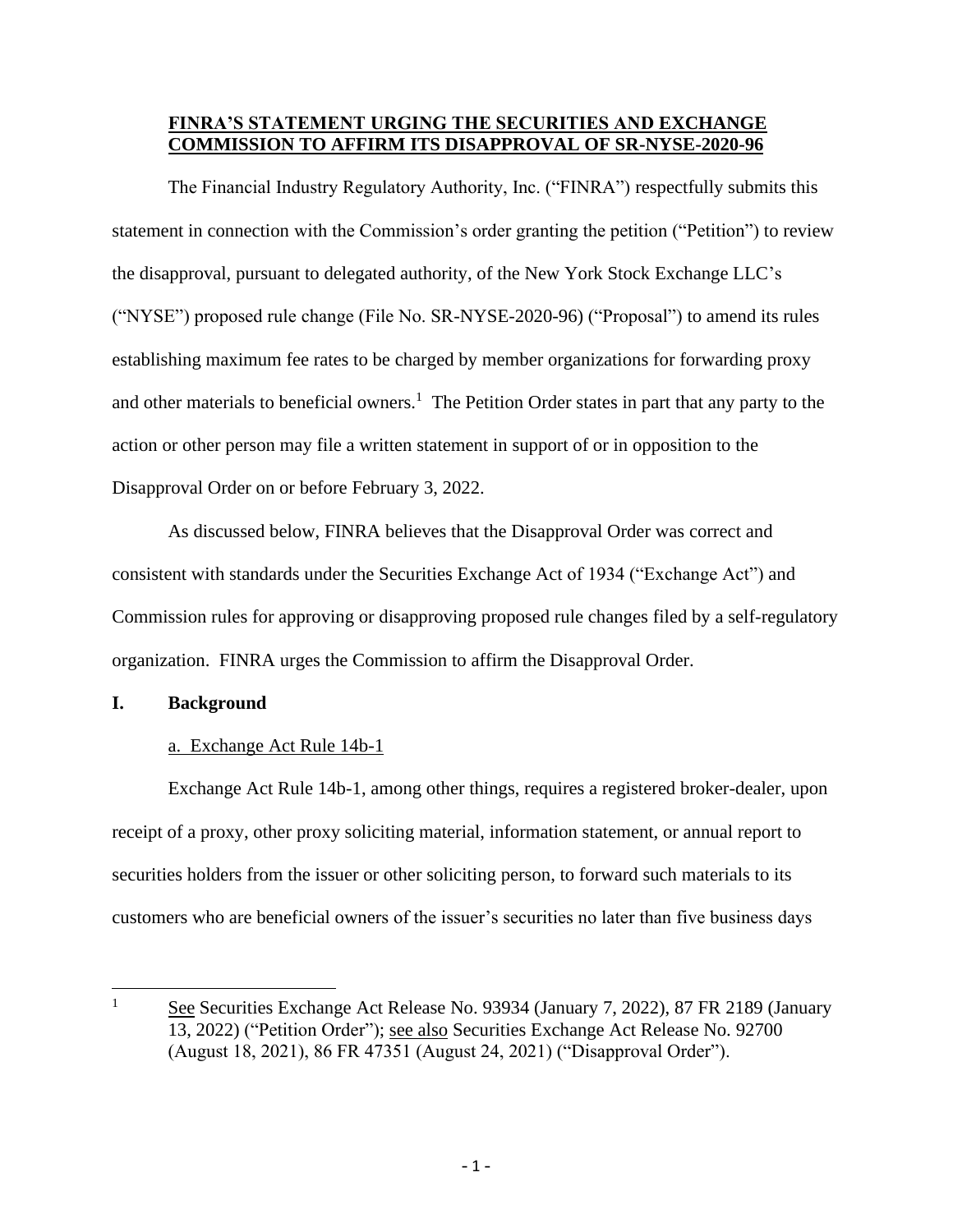after receipt of such materials.<sup>2</sup> A broker-dealer is not obligated to forward proxy and other materials to beneficial owners if the issuer or other soliciting person does not provide assurance of reimbursement of the broker-dealer's "reasonable" expenses, both direct and indirect, incurred in connection with performing its obligations imposed by these requirements.<sup>3</sup> Rule 14b-1 does not specify what fees are considered "reasonable" in connection with forwarding proxy and other materials to beneficial owners.

## b. NYSE and Other SRO Proxy Expense Reimbursement Rules

For many decades, the NYSE, as an exchange that both lists securities for issuers and regulates its member broker-dealers, has taken the lead in setting rules governing the processing and forwarding of proxy and other issuer-related materials to beneficial owners of securities that are held in "street name" at a broker-dealer.<sup>4</sup> Among other things, these rules set maximum rates of reimbursement for expenses incurred in processing and forwarding shareholder materials to

<sup>&</sup>lt;sup>2</sup> See Exchange Act Rule 14b-1(b)(2), 17 CFR 240.14b-1(b)(2). Exchange Act Rule 14b-2 imposes similar obligations on banks, associations and other entities that exercise fiduciary powers. See 17 CFR 240.14b-2(b)(3).

 $3 \text{ See}$  Exchange Act Rule 14b-1(c)(2), 17 CFR 240.14b-1(c)(2).

<sup>&</sup>lt;sup>4</sup> See NYSE Rules 451 (Processing and Transmission of Proxy Materials) and 465 (Processing and Transmission of Interim Reports and Other Material). A security is held in "street name" if a shareholder, or beneficial owner, holds securities in book-entry form through a securities intermediary, such as a broker-dealer or bank. A beneficial owner does not own the securities directly. Instead, as a customer of the securities intermediary, the beneficial owner has an entitlement to the rights associated with ownership of the securities. See Securities Exchange Act Release No. 62495 (July 14, 2010), 75 FR 42982, 42985 (July 22, 2010) (Concept Release on the U.S. Proxy System).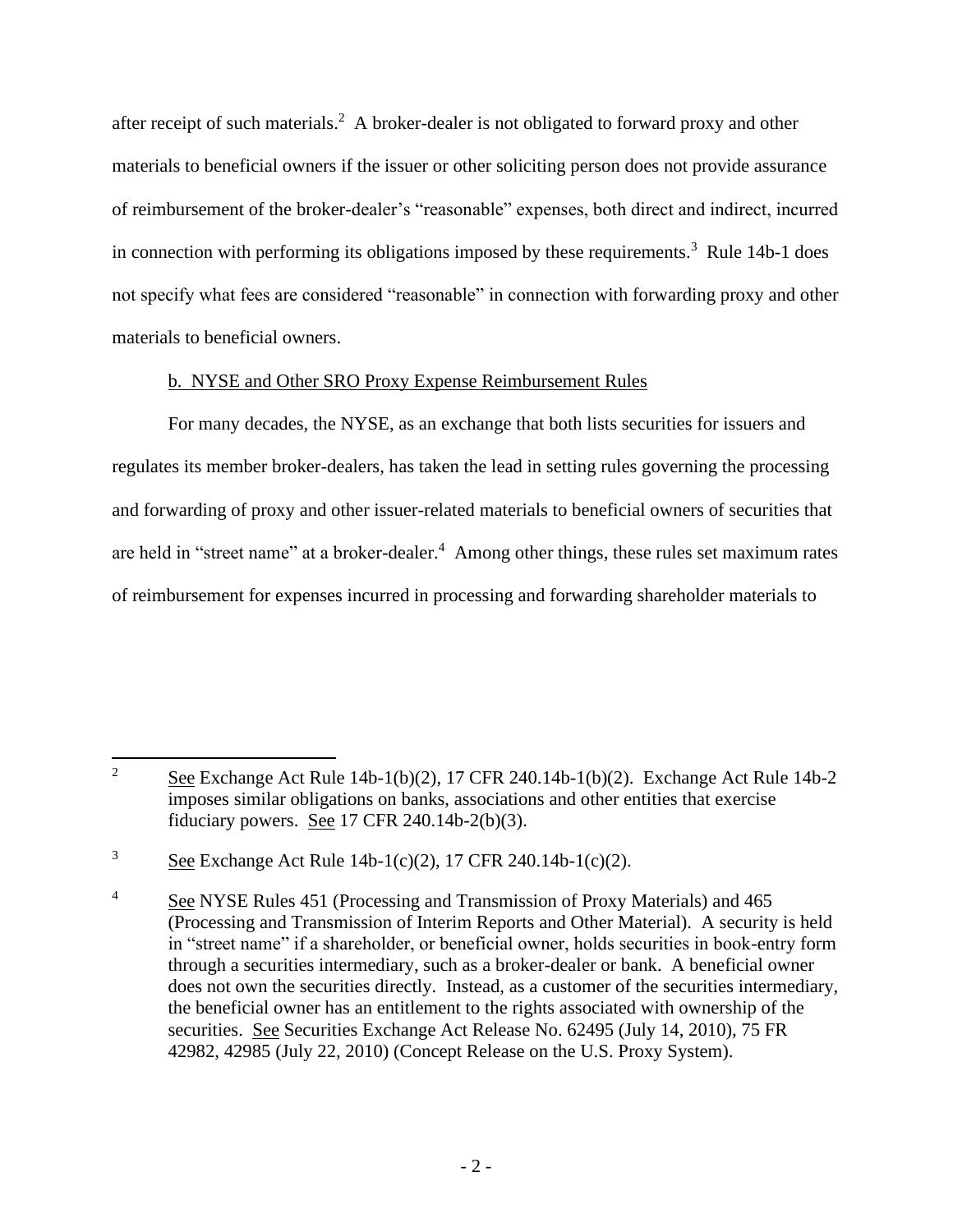beneficial owners of securities ("NYSE fee schedule"). The NYSE Listing Company Manual also includes the NYSE fee schedule for the information of companies listed on the NYSE.<sup>5</sup>

Other SROs, including FINRA, whose members hold securities on behalf of customers in street name also have rules requiring their member organizations to forward proxy materials and other distributions on behalf of companies to street name account holders.<sup>6</sup> These SROs have largely followed the lead of the NYSE in prescribing rates of reimbursement to satisfy Rule 14b-1's standard of reasonable compensation. Consistent with longstanding practice, FINRA recently revised FINRA Rule 2251 to conform that rule's reimbursement provisions with changes adopted by the NYSE.<sup>7</sup>

# c. NYSE Processing Fee Proposal

As discussed in the Petition Order, on December 15, 2020, the Commission issued a notice of filing of the Proposal with the Commission pursuant to Exchange Act Section 19(b)(1)<sup>8</sup> and Rule 19b-4<sup>9</sup> thereunder.<sup>10</sup> The Proposal would have revised NYSE Rule 451 Supplementary

<sup>5</sup> See NYSE Listing Company Manual, Section 402.10.

<sup>6</sup> See, e.g., FINRA Rule 2251 (Processing and Forwarding of Proxy and Other Issuer-Related Materials) and The Nasdaq Stock Market, General Regulation 9, Section 6.

<sup>&</sup>lt;sup>7</sup> See Regulatory Notice 22-02 (FINRA Amends Rule 2251 Regarding Reimbursement Rates for Processing and Forwarding Proxy and Other Issuer-Related Materials) (January 2022). FINRA has acted on multiple occasions to conform its reimbursement provisions with the NYSE's. See infra note 29.

<sup>8</sup> 15 U.S.C. 78s(b)(1).

<sup>9</sup> 17 CFR 240.19b-4.

<sup>&</sup>lt;sup>10</sup> See Securities Exchange Act Release No. 90677 (December 15, 2020), 85 FR 83119 (December 21, 2020) (Notice of Filing of File No. SR-NYSE-2020-96) ("Proposing Release"). On February 1, 2021, the Commission designated a longer time within which to act on the Proposal. See Securities Exchange Act Release No. 91025 (February 1, 2021), 86 FR 8420 (February 5, 2021).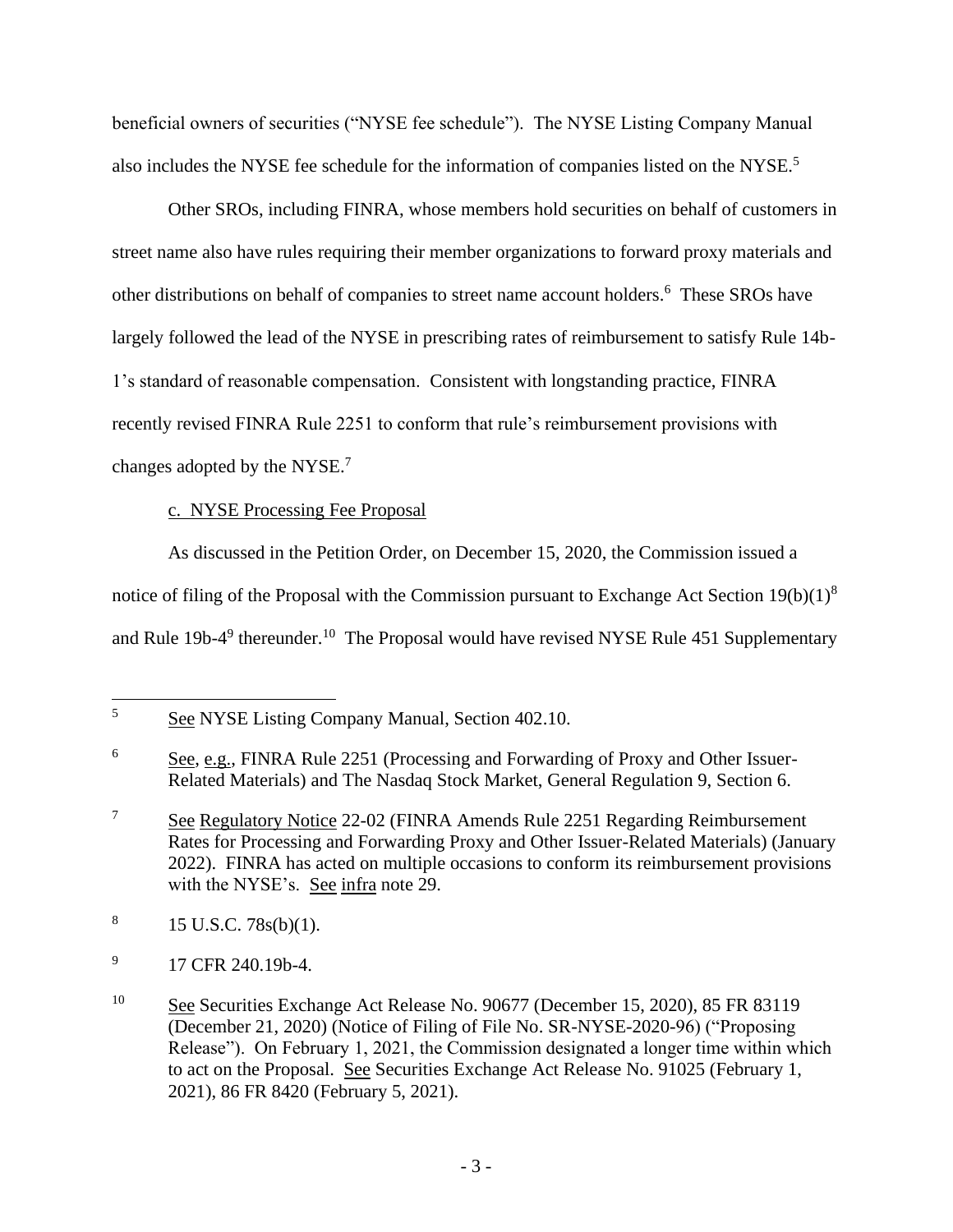Material .90 by eliminating the NYSE fee schedule and replacing it with text stating that, in determining fair and reasonable rates of reimbursement for all out-of-pocket expenses, including reasonable clerical expenses, incurred in connection with copies of proxy solicitations and the processing of proxy and other material, member organizations must comply with any schedule of approved charges set forth in the rules of any other national securities exchange or association of which such member organization is a member. The Proposal also would have amended NYSE Rule 465 Supplementary Material .20 by deleting its cross-reference to Rule 451's fee schedule and replacing it with text that is essentially the same as amended Rule 451 Supplementary Material .90. Further, the Proposal would have deleted Section 402.10 of the NYSE Listed Company Manual, which currently provides the Rule  $451$  fee schedule.<sup>11</sup>

The NYSE asserted that these proposed rule changes are appropriate on the ground that all NYSE member organizations are members of FINRA, and that all broker-dealers that are not NYSE members but that hold securities in street name are also FINRA members. Additionally, the NYSE noted that "a large percentage" of affected issuers are listed on other exchanges or are not listed on any exchange (such as mutual funds). The NYSE stated that "[g]iven the significant evolution of the securities industry during the period in which the NYSE has taken the lead in establishing proxy distribution rates, the NYSE does not believe that it is best positioned to retain this responsibility going forward."<sup>12</sup> On March 18, 2021, the Commission

<sup>&</sup>lt;sup>11</sup> See Exhibit 5 to the Proposing Release, available on [www.sec.gov.](http://www.sec.gov/) The Proposal would not have altered current rule text in Rule 451 Supplementary Material .90 allowing member organizations to receive reimbursement for actual postage, envelope and communications expenses, but would have included this current rule text in amended Rule 465 Supplementary Material .20.

<sup>&</sup>lt;sup>12</sup> See Proposing Release, 85 FR 83119.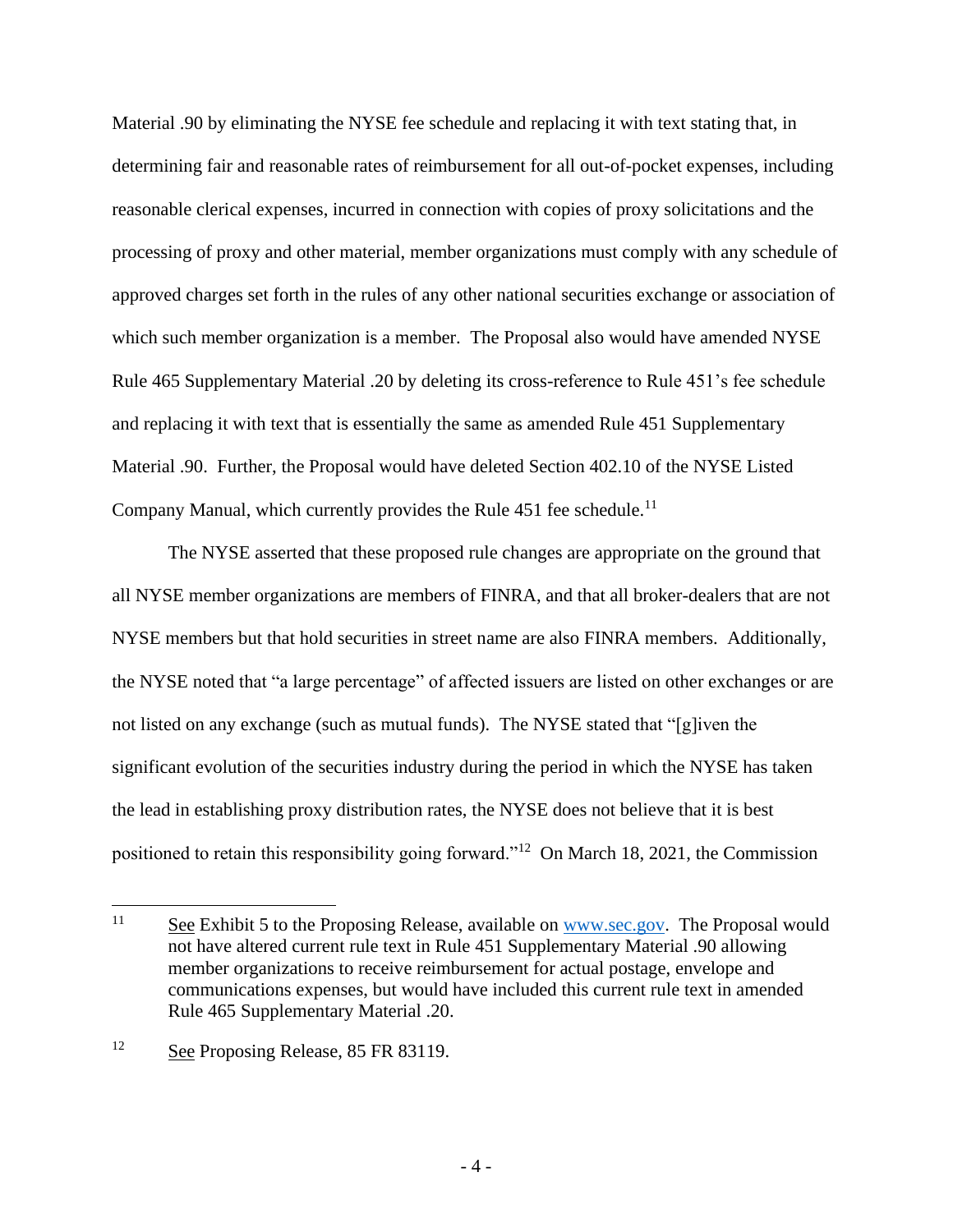instituted proceedings under Section 19(b)(2)(B) of the Exchange Act<sup>13</sup> to determine whether to approve or disapprove the Proposal.<sup>14</sup>

During this time, FINRA submitted two comment letters opposing approval of the Proposal.<sup>15</sup> In both letters, FINRA stated that the rule filing would impose new obligations on FINRA without the NYSE having engaged in any coordination or notice with FINRA. FINRA noted that historically the NYSE has taken the lead on proxy distribution fee schedules, and that FINRA has consistently and promptly adopted in its own rules any changes to the fee schedules set by the NYSE.

FINRA explained that, unlike the NYSE, it does not have a listing relationship with any issuers, and thus is not equipped to replace the NYSE in its current proxy fee-setting role. Accordingly, FINRA stated that if the Commission approved the Proposal, FINRA would be strongly inclined in the interest of regulatory clarity and harmonization to revise its proxy fee rules in accord with the NYSE's proposed rule amendments. FINRA urged that, if the Commission were inclined to approve the Proposal, then the Commission should first prescribe

 $13$  15 U.S.C. 78s(b)(2)(B).

<sup>15</sup> See Letter from Marcia Asquith, Executive Vice President, Board & External Relations, FINRA, to J. Matthew DeLesDernier, Assistant Secretary, Securities and Exchange Commission (SEC), dated January 11, 2021, and Letter from Marcia Asquith, Executive Vice President, Board & External Relations, FINRA, to Vanessa Countryman, Secretary, SEC, dated April 14, 2021, available on [www.sec.gov.](http://www.sec.gov/)

<sup>14</sup> See Securities Exchange Act Release No. 91359 (March 18, 2021), 86 FR 15734 (March 24, 2021). On June 11, 2021, the Commission designated a longer time for proceedings to determine whether to approve or disapprove the Proposal. See Securities Exchange Act Release No. 92154 (June 11, 2021), 86 FR 32301 (June 17, 2021).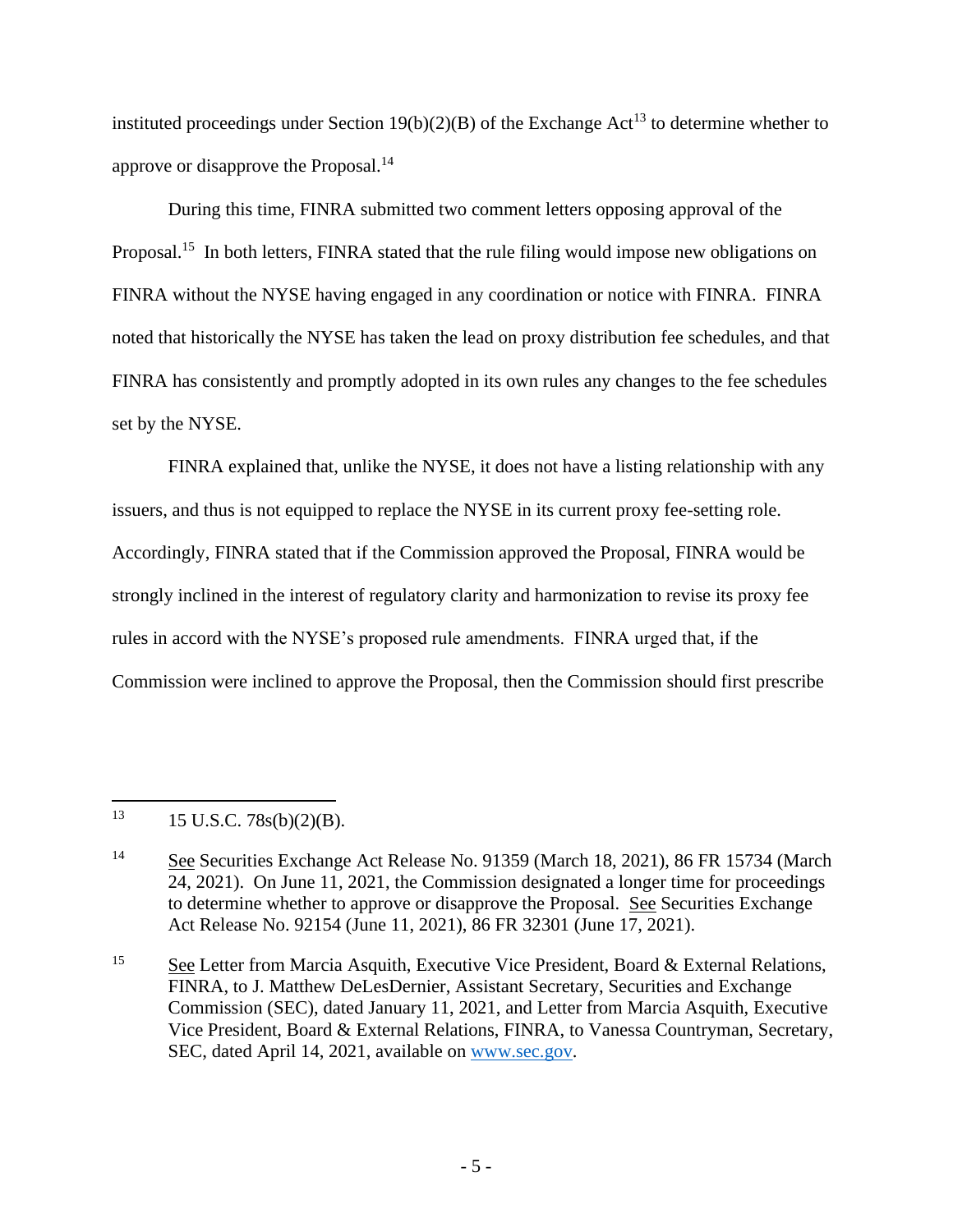these fees itself, as the Commission is in the best position to determine what standards should govern broker-dealer fees for forwarding and processing proxy and other materials.

On August 18, 2021, after consideration of the record for the Proposal, the Division of Trading and Markets ("Division"), pursuant to delegated authority, issued the Disapproval Order.<sup>16</sup> The Disapproval Order noted that under Exchange Act Section  $19(b)(2)(C)$ ,<sup>17</sup> the Commission shall approve an SRO's proposed rule change if it finds that the proposed rule change is consistent with the requirements of the Exchange Act and the rules and regulations thereunder that apply to the SRO. The Disapproval Order further stated that the Commission shall disapprove a proposed rule change if it does not make such a finding. The order also cited Rule  $700(b)(3)$  of the SEC's Rules of Practice<sup>18</sup> that the burden to demonstrate that a proposed rule change is consistent with the Exchange Act and its rules is on the SRO that proposed the rule change, and that a mere assertion that the proposed rule change is consistent with those requirements is insufficient.<sup>19</sup>

The Disapproval Order concluded that the NYSE failed to meet this burden, and thus the Commission must disapprove the Proposal. In particular, the Disapproval Order extensively discussed the fact that the Proposal would not only repeal the NYSE's current proxy fee schedule; it also would make FINRA the lead regulator with respect to maximum proxy fee reimbursement rates. The order noted that, unlike the NYSE, FINRA does not have a

<sup>&</sup>lt;sup>16</sup> See Securities Exchange Act Release No. 92700 (August 18, 2021), 86 FR 47351 (August 24, 2021).

<sup>&</sup>lt;sup>17</sup> See 15 U.S.C. 78s(b)(2)(C).

<sup>18</sup> See 17 CFR 201.700(b)(3).

<sup>19</sup> See Disapproval Order, 86 FR 47352-47353.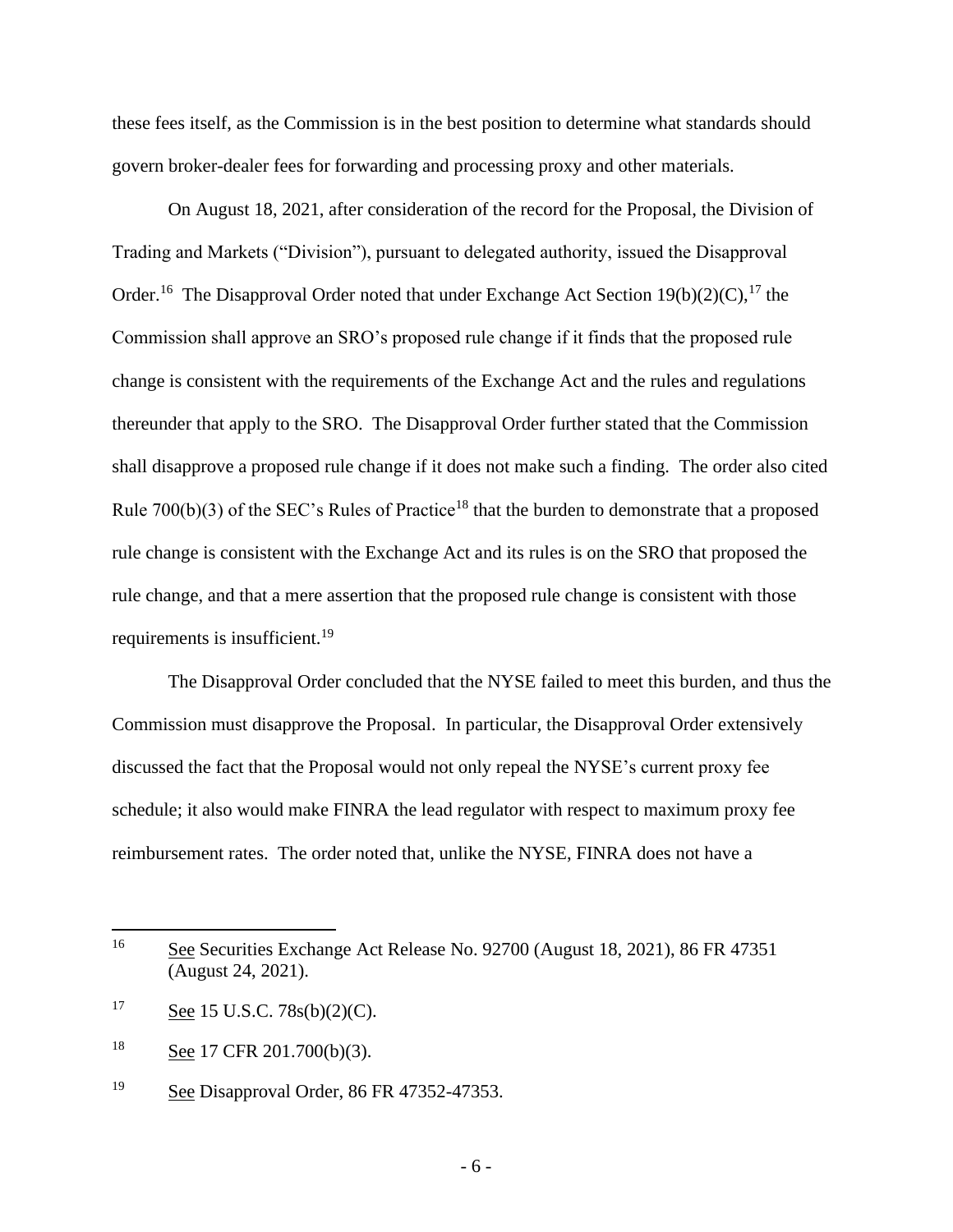relationship with issuers, and that the NYSE had not explained, in the absence of these relationships, why FINRA is better positioned to become lead regulator for proxy reimbursement rates. Moreover, the order stated that the NYSE's arguments did not provide a sufficient basis for the Commission to find that the Proposal would be consistent with Exchange Act Section  $6(b)(5)$ , because the NYSE did not demonstrate how issuers' interests would continue to be adequately considered, and not unfairly discriminated against if the NYSE relinquished its lead role in this area.

While the Disapproval Order did not foreclose the possibility that issuers' interests could be adequately considered, it stated that the NYSE did not provide sufficient information in the record on this point, particularly given that approving the Proposal would make FINRA the de facto lead SRO for rate setting.<sup>20</sup> Moreover, the order stated that the NYSE's "historical approach underscores the ability to duly consider both brokers' and issuers' interests – an ability that, based on the record here, FINRA does not possess – is critical to an equitable and fair process for determining what rates are set in a manner that, consistent with Section  $6(b)(5)$ , promotes just and equitable principles of trade."<sup>21</sup>

#### d. NYSE Petition

The Petition asserts that the NYSE no longer wishes to regulate in the area of proxy fees, purportedly due to changes in the way issuers transmit proxies and other materials to their shareholders, and that FINRA is best positioned to assume this role until some unknown future

<sup>20</sup> See id. at 47353-47354.

<sup>&</sup>lt;sup>21</sup> See id. at 47354.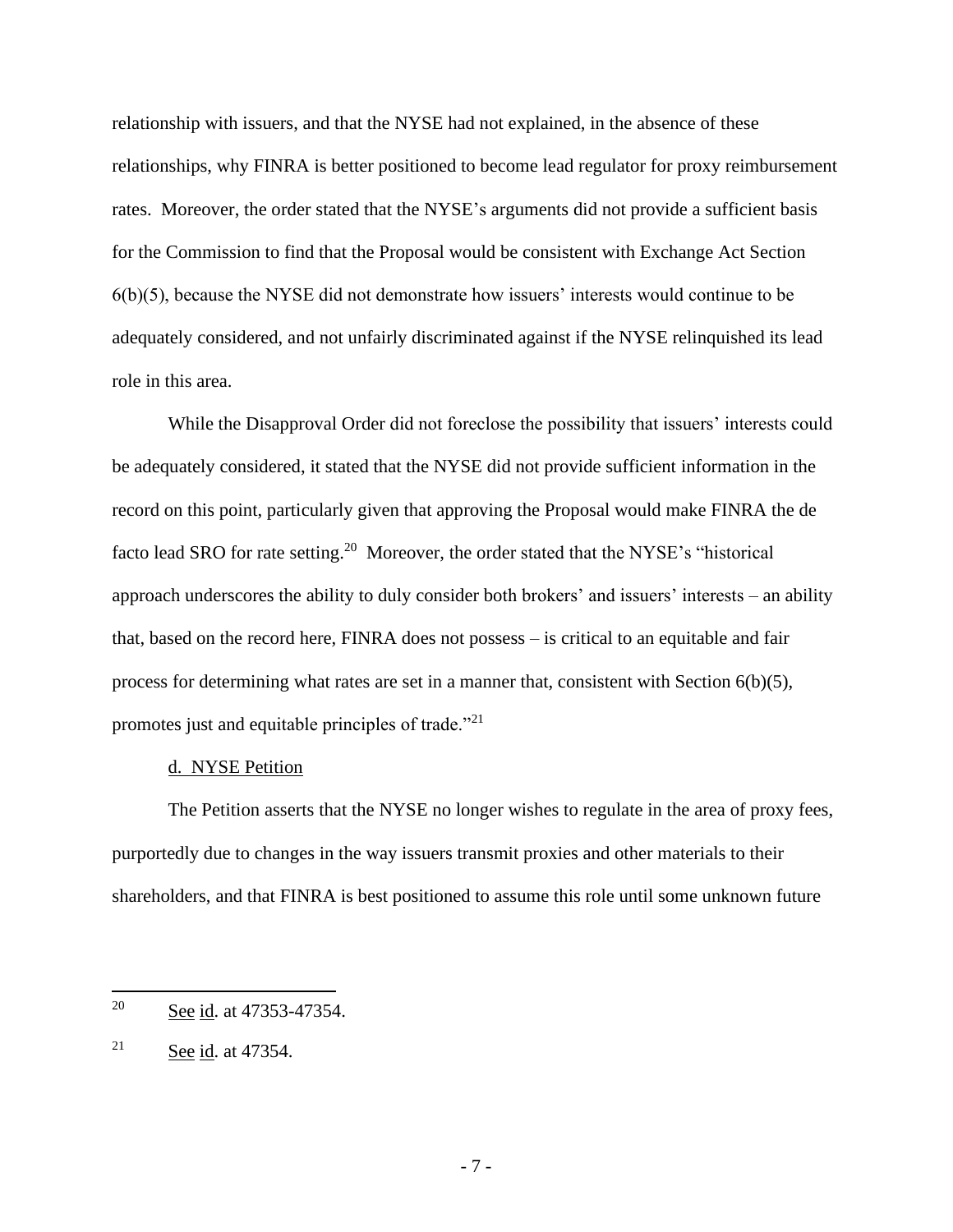date on which the SEC would establish a reasonableness standard for proxy fees under Exchange Act Rule 14b-1. The Petition makes several arguments in support of its position.

First, the Petition states that while Exchange Rules 14b-1 and 14b-2 place the transmittal obligation on broker-dealers and banks, those entities do not in practice forward proxy materials themselves. Rather, these entities contract with a small number of third-party vendors, which are not members of any SRO, to handle the proxy forwarding. $^{22}$ 

Second, the Petition notes that, with the exception of the NYSE and FINRA, no exchange or other SRO includes a maximum proxy expense reimbursement schedule in its rules. Rather, these SROs provide that expense reimbursements must be reasonable and that members of these SROs must comply with maximum fee schedules published by other SROs.<sup>23</sup>

Third, the Petition claims that NYSE's existing proxy rules no longer reflect its current position in the competitive landscape among exchanges or any specific core competency of the NYSE. It argues that these rules are not the product of any recent initiative, but rather are an artifact of its historical role in this area. In particular, it observes that a significant percentage of the largest companies list their stocks on other exchanges and that mutual funds do not list on the NYSE. While it concedes that a subset of broker-dealers are NYSE member organizations, many are not, nor are commercial banks. It also contends that there is no statutory requirement

<sup>&</sup>lt;sup>22</sup> See Petition for Review of Order Disapproving The New York Stock Exchange LLC's Proposed Rule Change to Amend Its Rules Establishing Maximum Fee Rates to be Charged by Member Organizations for Forwarding Proxy and Other Materials to Beneficial Owners, available on [www.sec.gov,](http://www.sec.gov/) at 7.

 $23$  See id. at 7-8.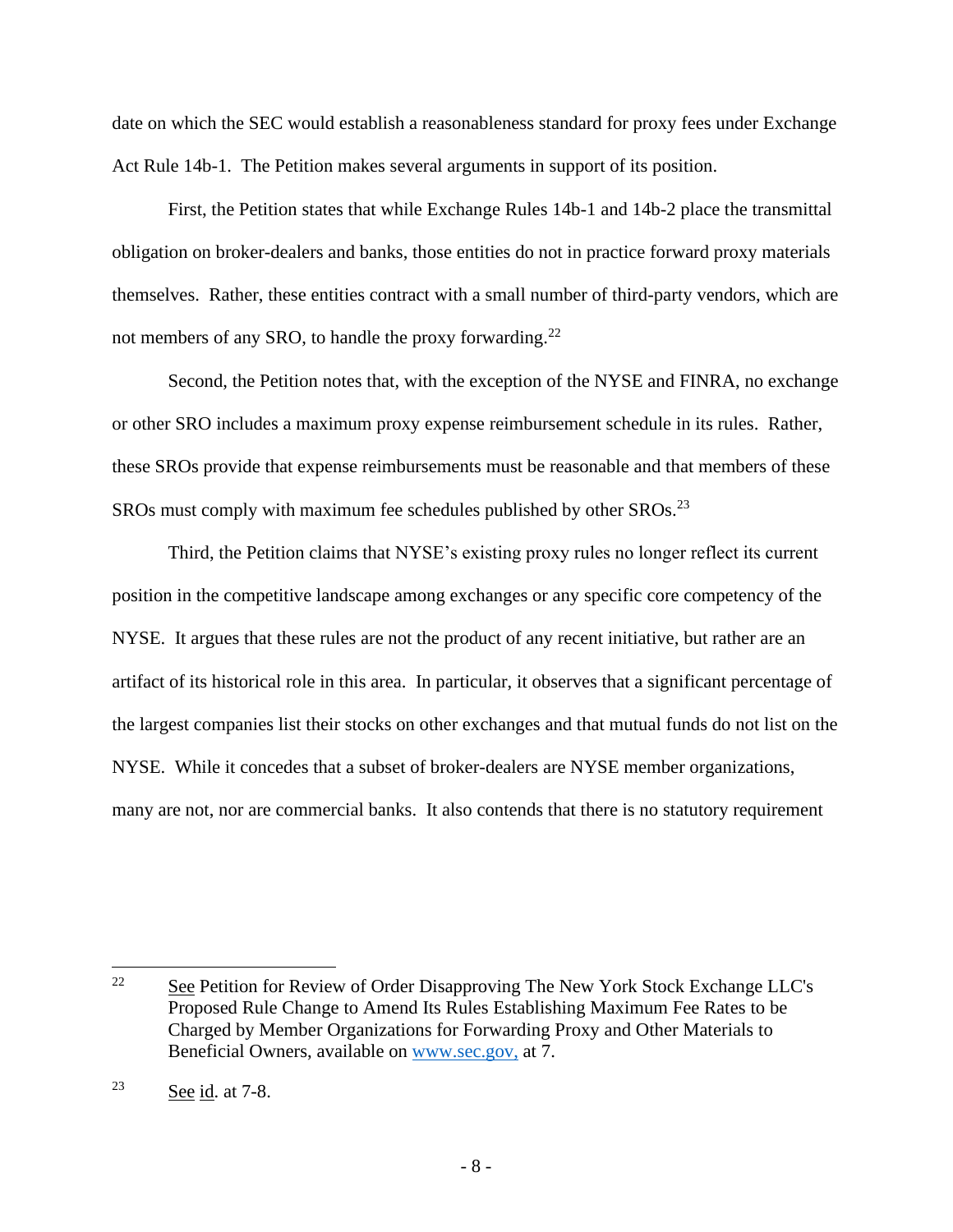for the NYSE to update its proxy fee schedule, nor do its own rules require it to review its rates or publish new ones. <sup>24</sup>

The Petition argues that none of the rationales offered in the Disapproval Order justify treating the NYSE differently from other exchanges on the issue of proxy expense reimbursement rates. It asserts that the NYSE has no relationship with mutual funds that generate a substantial percentage of proxy materials, banks that are required to forward such materials, or vendors that actually receive expense reimbursement payments from issuers. It further argues that FINRA is better positioned because all broker-dealers that are required to forward proxy materials are FINRA members.

The Petition also argues that the Disapproval Order improperly holds the NYSE to "a vague and unknowable standard for amending its rules" because it requires the NYSE to show that FINRA, "a different self-regulatory organization over which NYSE has no control – could adequately take into account issuer interests in setting proxy expense reimbursement rates."<sup>25</sup> The Petition concludes that the Commission should set aside the Disapproval Order because it "arbitrarily and capriciously treats the NYSE differently from other exchanges, relies on a rationale that is untethered to the rule change NYSE actually proposed, and arbitrarily imposes an unmeetable evidentiary burden."<sup>26</sup>

For the reasons discussed below, FINRA believes that the Commission should affirm the Disapproval Order.

<sup>24</sup> See Petition at 8-11.

 $25$  See id. at 3-4.

 $26$  See id. at 17.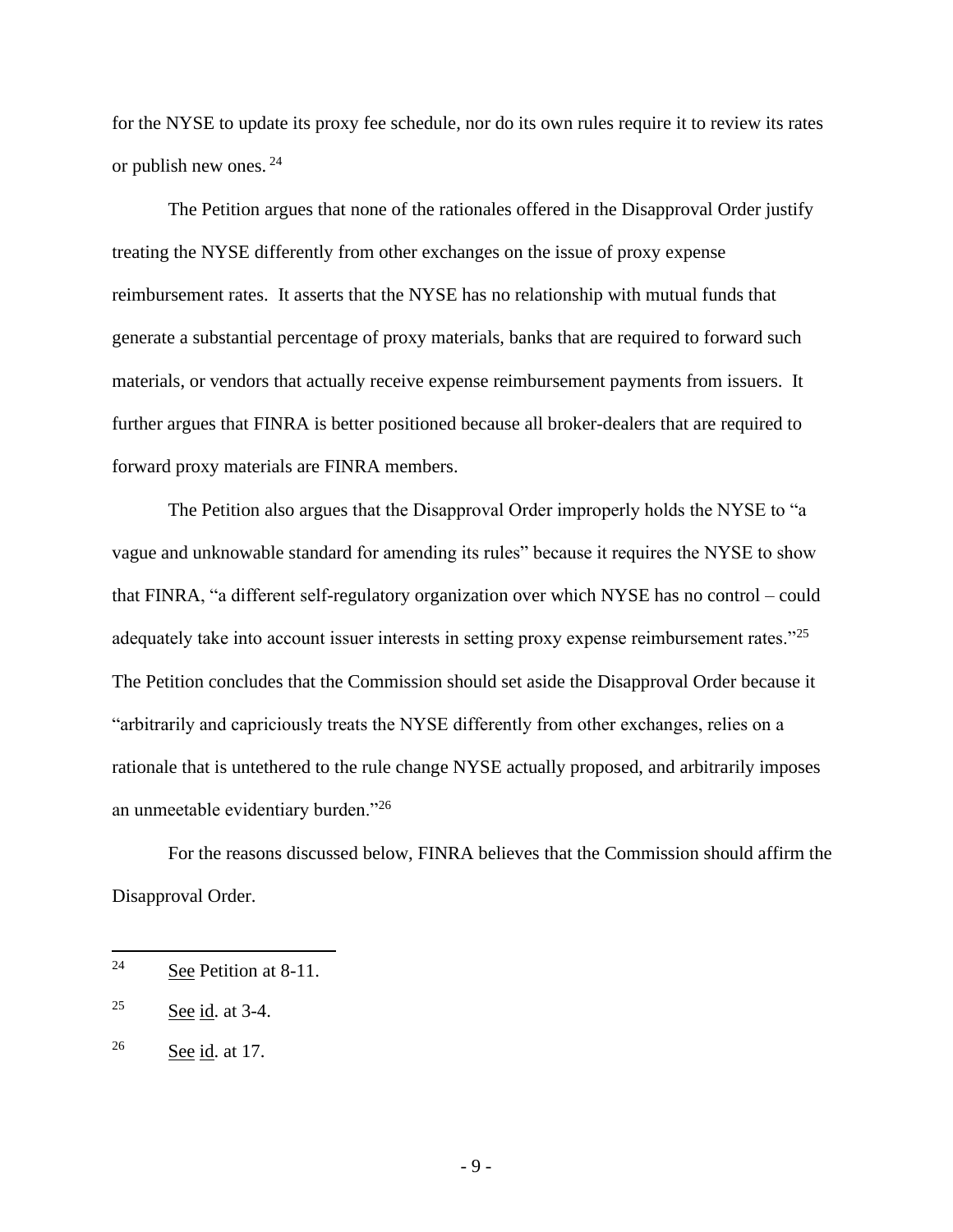#### **II. Discussion**

The Petition seeks to make two major regulatory changes: first, to relieve the NYSE of its historic role as lead SRO with respect to maximum proxy reimbursement rates, and second, to assign this role to FINRA. As FINRA discussed in both its comment letters on the Proposal, to FINRA's knowledge, the NYSE staff did not contact any FINRA staff regarding the Proposal either before or after it was filed with the Commission. The NYSE staff made no effort to determine if FINRA is capable of taking the lead in this area, nor did it include FINRA staff in discussions with the Commission staff concerning the Proposal. Instead, the NYSE presumed that FINRA is ready, willing, and able to take on this role. The Disapproval Order rightly asks the NYSE how it reached this presumption. FINRA does not understand the NYSE's rationale to assign its regulatory role to FINRA.

The NYSE goes to great length to assert that times have changed, and that FINRA is perfectly positioned to take over the NYSE's regulatory responsibilities in this area. But the NYSE's arguments do not sustain this proposition. First, it notes that many large issuers do not list on the NYSE. While that may be true, it does not make FINRA more qualified, given that FINRA has <u>no</u> listing relationships with issuers whatsoever. Apparently, the NYSE believes that it's better for an SRO with no relationships with issuers to assume the lead role in this area than an SRO that has listing relationships with at least some issuers.

Next, the NYSE argues that it should be relieved of its responsibilities because it has no member relationships with mutual funds or banks, who are both key players in proxy distribution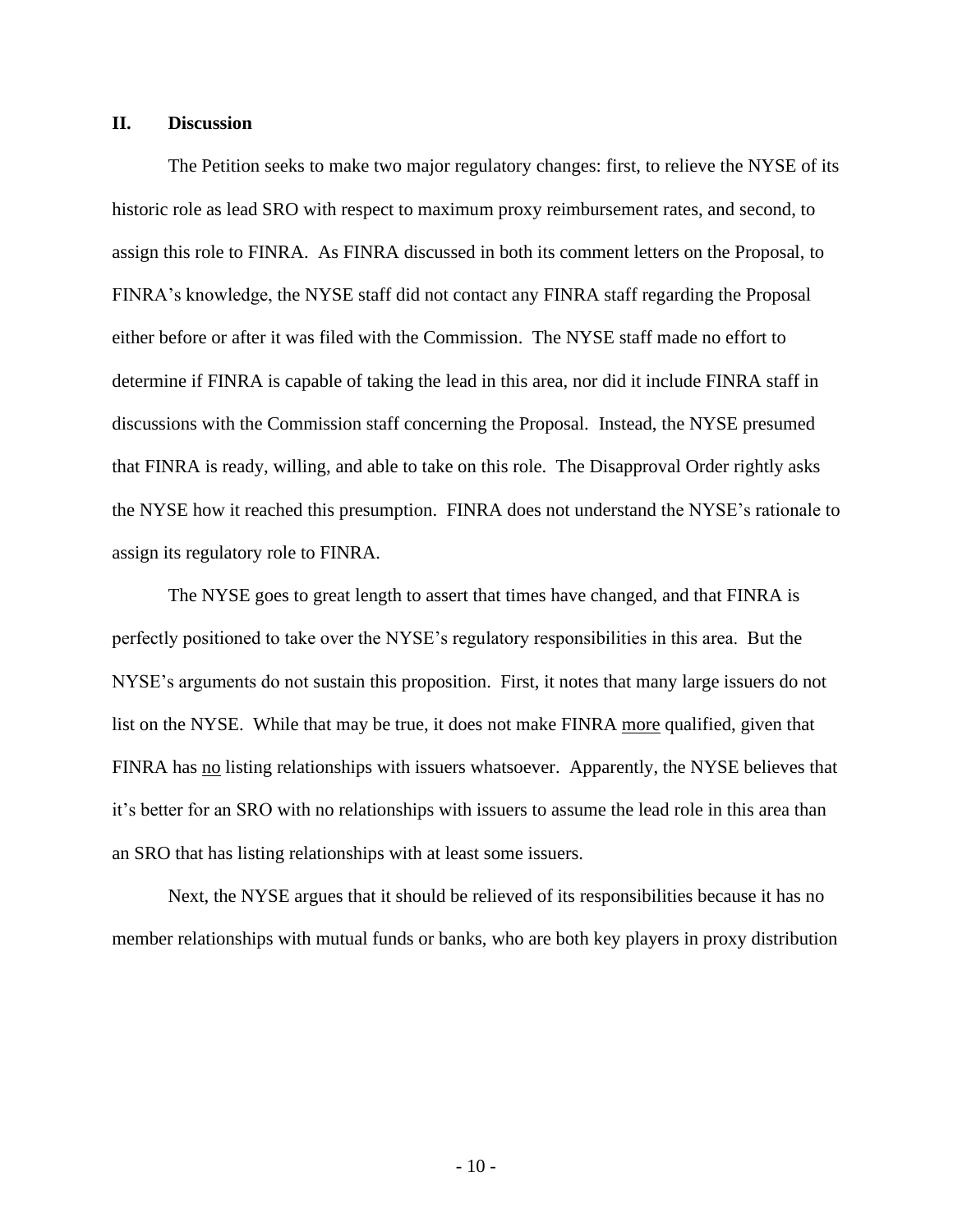and fee reimbursement. Again, one must ask why FINRA is better equipped to take on the NYSE's role, given that no mutual fund or commercial bank is a FINRA member.<sup>27</sup>

The NYSE then argues that the NYSE is in no position to regulate proxy fee reimbursement rates because the vendors that actually distribute shareholder materials and collect fees for these services from issuers are not NYSE member organizations. Given that these vendors likewise are not FINRA members, this rationale does not support shifting the NYSE's regulatory role to FINRA.

Lastly, the NYSE tries to assert that its departure from its historical fee setting role is not impactful because all broker-dealers are subject to FINRA's proxy fee rate schedule.<sup>28</sup> What the NYSE somehow leaves out is that FINRA has never set the rates contained in its own proxy fee schedule; instead, FINRA has consistently and routinely deferred to the NYSE's historical lead role in this area. Every time the NYSE amended its proxy fee schedule, FINRA has filed a follow-on proposed rule change to its fee schedule stating its intent to conform it to the NYSE's schedule.<sup>29</sup>

<sup>&</sup>lt;sup>27</sup> While principal underwriters of mutual funds typically are FINRA members, the investment companies themselves, their investment advisers, and other fund service providers such as sub-advisers, administrators, and transfer agents, are not.

<sup>&</sup>lt;sup>28</sup> See Petition at 20 ("To the extent that any SRO has a market-wide reach in this space, it is FINRA, whose rate schedule applies to every broker-dealer").

<sup>&</sup>lt;sup>29</sup> FINRA has expressly stated this intention, on multiple occasions, in rule filings that amended the FINRA proxy reimbursement provisions to conform with changes adopted by the NYSE multiple times. See Securities Exchange Act Release No. 93769 (December 14, 2021), 86 FR 71936 (December 20, 2021) (Notice of Filing and Immediate Effectiveness of File No. SR-FINRA-2021-032). See also Securities Exchange Act Release No. 71272 (January 9, 2014), 79 FR 2741 (January 15, 2014) (Notice of Filing and Immediate Effectiveness of File No. SR-FINRA-2013-056); Securities Exchange Act Release No. 47392 (February 21, 2003), 68 FR 9730 (February 28, 2003) (Notice of Filing and Immediate Effectiveness of File No. SR-NASD-2003- 019).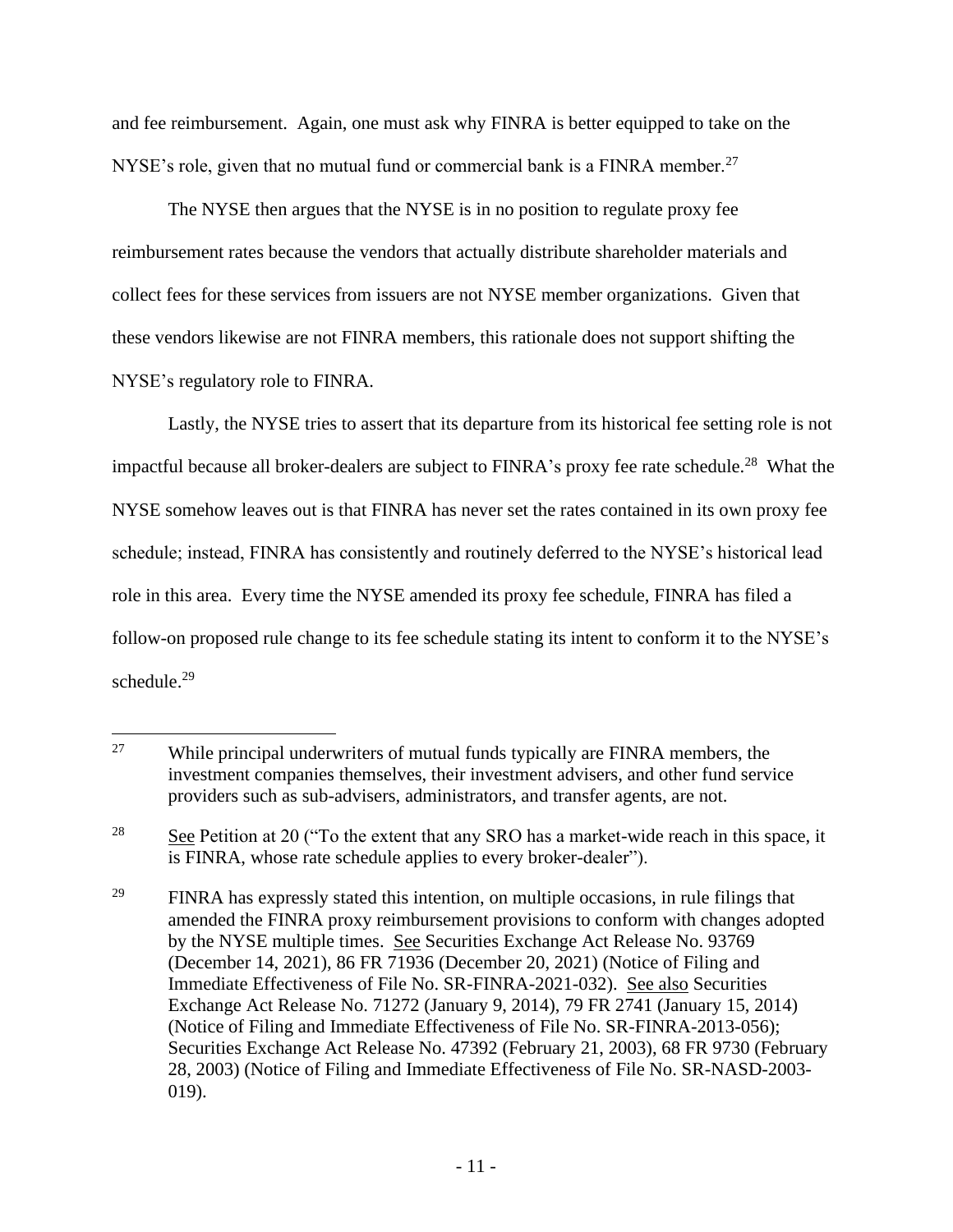Exchanges and FINRA have a range of overlapping SRO functions, which in some cases have been allocated through formal agreements pursuant to statutory provisions or otherwise coordinated through contractual arrangements, customs, and practices codified in SRO rules, all generally subject Commission oversight. FINRA believes that a unilateral reassignment of these functions to another SRO also is subject to the oversight of the Commission.

Moreover, FINRA believes that it is inappropriate, and unsound as a matter of public policy, for the NYSE to expect to assign to FINRA a major lead regulatory role simply by filing a rule change to abdicate its historical function, and the NYSE lacks the authority to petition the Commission to make such an assignment. FINRA believes that, if it will be required to take on regulatory responsibilities from the NYSE, it should be done only as part of a rulemaking or other regulatory action to which FINRA is a party. To be clear, FINRA has no interest in taking on the responsibilities to serve as lead SRO in establishing and maintaining maximum proxy distribution reimbursement rates.

If the Commission were nonetheless inclined to grant the NYSE's petition, FINRA believes that the Commission is in the best position to determine what standards should govern broker-dealer fees for forwarding and processing proxy and other materials, and whether those fees should be subject to a maximum fee schedule similar to the fee provisions in NYSE Rule 451. Exchange Act Rule 14b-1 requires broker-dealers to forward issuer materials and establishes a reasonableness standard for the reimbursement of expenses.

If the Commission allows the NYSE to end its fee setting role, but believes that specific fee schedules are still needed, the Commission should prescribe those fees. The Commission has plenary jurisdiction over securities industry participants that have an interest in these matters, including not only broker-dealers, but also issuers that list their securities on national securities

- 12 -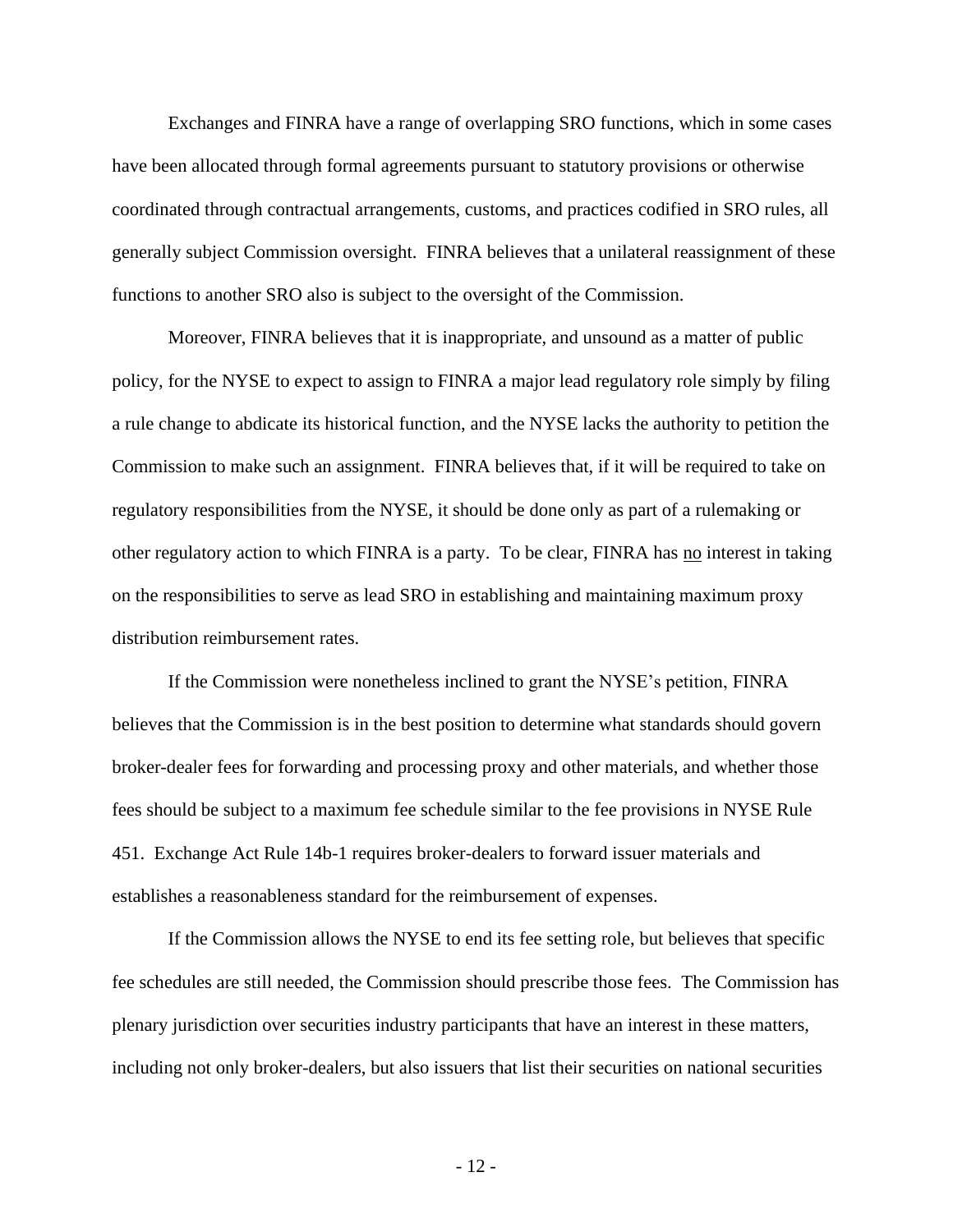exchanges, and mutual funds and other issuers that do not. FINRA believes that the Commission is well positioned to develop a comprehensive approach to resolve the disagreements and concerns that industry participants have with the current regulatory structure for governing fees imposed for processing and forwarding proxies and other shareholder materials.<sup>30</sup>

Because of these concerns, FINRA respectfully recommends that the Commission affirm the Disapproval Order and not allow the NYSE to repeal its proxy fee schedule until these larger issues regarding the appropriate structure to regulate fees for forwarding and processing proxy and other materials have been properly presented, discussed, and considered.<sup>31</sup>

Should the Commission set aside the Disapproval Order, FINRA likely will follow its longstanding practice of conforming its proxy fee rules to corresponding NYSE proxy fee rule changes. FINRA believes that if the Commission were to accept the NYSE's arguments as to why it should not be setting proxy distribution reimbursement rates, as discussed above, those arguments apply even more strongly to FINRA. Thus, FINRA likely would propose to rescind its fee schedule for forwarding and processing shareholder materials, allowing the Commission to move forward on these matters unfettered by current SRO rules.

<sup>&</sup>lt;sup>30</sup> In the past SEC, NYSE and FINRA staff have discussed hosting an industry roundtable on these fees, and FINRA believes it would be productive to restart those conversations to plan a roundtable (virtual or otherwise) in the future to discuss these issues.

 $31$  FINRA understands that the mutual fund industry shares the view that the Commission is in the best position to determine what rules should apply to forwarding and processing shareholder materials. See Letter from Susan Olson, General Counsel, Investment Company Institute (ICI), to Brent J. Fields, Secretary, SEC, dated October 31, 2018 (comments of ICI in response to the SEC's Request for Comments on the Processing Fees Charged by Intermediaries for Distributing Materials Other Than Proxy Materials to Fund Investors, SEC Release No. 33-10505 (June 5, 2018)), at page 31, available on [www.sec.gov.](http://www.sec.gov/)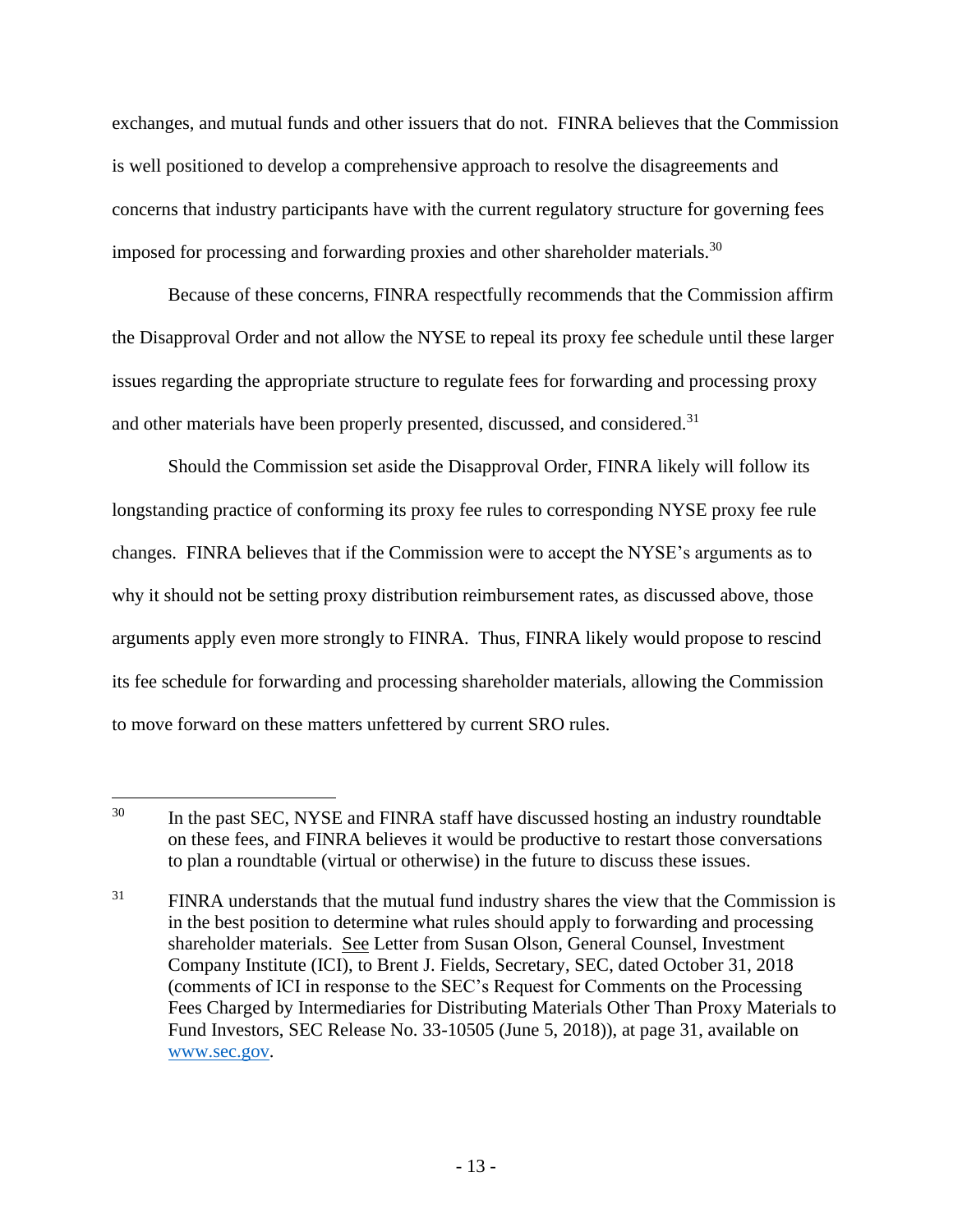## **III. Conclusion**

FINRA appreciates the opportunity to submit this statement on the NYSE's petition to have the Commission set aside the Division's order disapproving the NYSE proposal to rescind its existing rules governing the fees that broker-dealers may impose to process and forward proxies and other materials to beneficial owners of securities held in street name. As discussed above, FINRA remains concerned that the Proposal is premature and incorrectly predicated on FINRA assuming primary responsibility for a regulatory regime that it has never led, and which FINRA is not best equipped to lead.

Respectfully submitted,

 $\mu$ t la $\iota$ 

Robert Colby Chief Legal Officer FINRA 1735 K Street, NW Washington, DC 20005